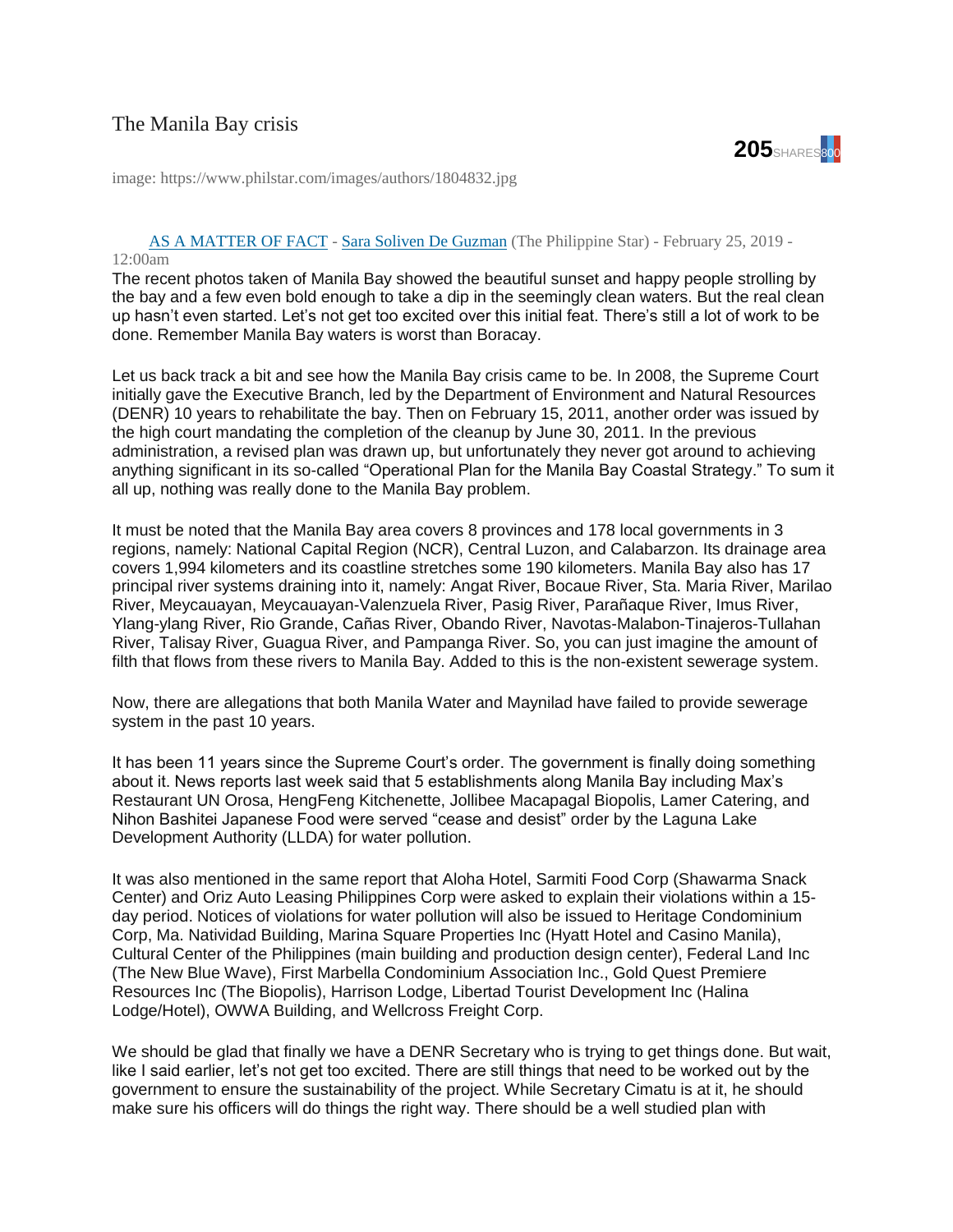professional consultants. The agency has not made any mention of the Manila Bay Sustainable Development Master Plan I wrote about a few months back. I did say that the pollution of Manila Bay is far worse than Boracay (1000 times).

Just like Boracay, Manila Bay won't be in a crisis state, if only the responsible agencies (DENR, LGUs etc.) have consistently and strictly carried out their mandate. Where are the project management skills of these officials? If they are really doing their regular monitoring and evaluation functions, the crisis could have been avoided and corrective actions could have been done earlier.

Why only punish the establishments when the agencies failed in the first place. Till now, no actions have been taken to fire the inept government officials. The government is always good at finding solutions when it has already reached the crisis stage.

What about the proposed Manila Bay Development Authority (MBDA) that will handle the rehabilitation and management of the bay area? This is meant to be a permanent body that will be created by law. The group Manila Bay Initiative (MBI) with my friend Rick Ramos as convenor is now working on the bill. They need the MBDA for focus and continuity.

Several agencies and private organizations would want to see this project work. The Philippine Coast Guard alongside its Coast Guard Auxiliary has always been at the forefront of the Battle for Manila Bay. It has silently fulfilled its mandate of marine environmental protection without much fanfare. It has conducted countless symposia, information dissemination, and organizing the youth in coastal clean-ups, on a monthly basis. It has collected empirical data over the years that have been used to enact legislation against the use of plastic bags, straws and take-away styrofoam containers. It has also helped collect irrefutable evidence against shipping lines and land-based factories and establishments that do not comply with maritime laws on the waste management.

Last week, President Duterte created a task force that would speed up the rehabilitation and restoration of Manila Bay through Administrative Order 16. Environment Secretary Roy Cimatu will chair the Manila Bay Task Force, while Tourism Secretary Bernadette Puyat and Interior and Local Government Secretary Eduardo Año will serve as vice chairs.

Its members include chiefs of Department of Public Works and Highways, Department of Health, Department of Agriculture, Housing and Urban Development Coordinating Council, Metro Manila Development Authority, Pasig River Rehabilitation Commission, Local Water Utilities Administration, Manila Waterworks and Sewerage System, Philippine National Police Maritime Group, Philippine Coast Guard, Philippine Ports Authority, as well as representatives of the Manila Water Company Inc. and Maynilad Water Services.

The task force is expected to enforce relevant laws to ensure the rehabilitation and conservation of Manila Bay, improve its water quality, implement a comprehensive plan for massive relocation of informal settler families, facilitate information drive on Manila Bay clean-up, among others.

Local government units in Metro Manila, especially those along Manila Bay, and governors in the provinces of Bataan, Pampanga, Bulacan and Cavite were given orders to ensure the implementation of critical environmental laws and other relevant laws. President Duterte said, "The convergence of national government agencies and LGUs in the Manila Bay region and the active participation of private and public stakeholders are necessary to facilitate the robust and integrated implementation of all rehabilitation and restoration efforts at the Manila Bay."